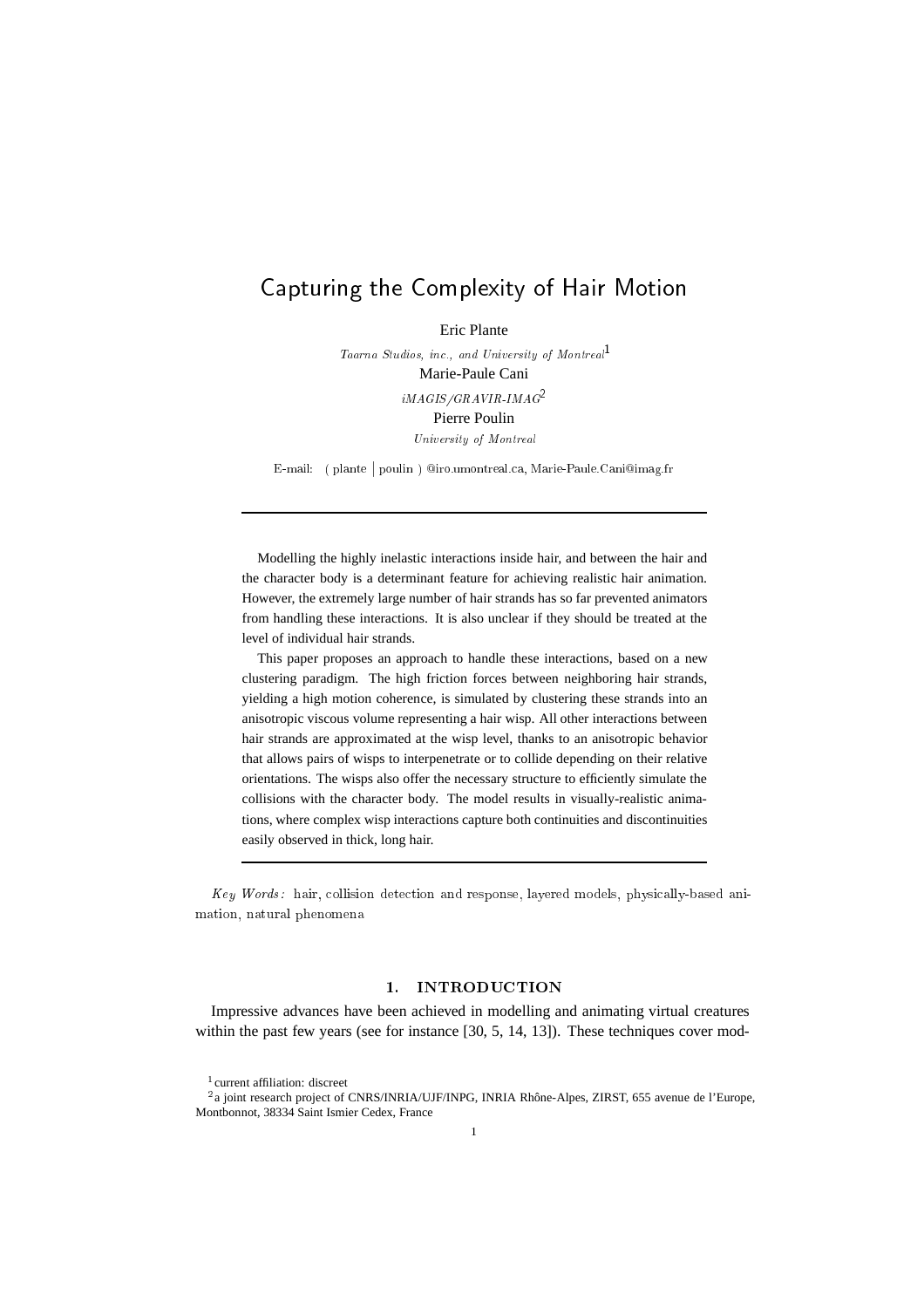elling the creature's body, clothes, motion, and behavior. Meanwhile, hair animation did not seem to attract as much attention. Due to the number of primitives to animate (about 100,000 hair strands), most previous approaches only simulated the motion of a few "guide strands", and relied on interpolation for generating the others, yielding extremely smooth animated hair. Collisions with the character body were only processed for the guide strands, causing possible penetration of the interpolated strands into the model. Moreover there was no attempt to model the complex way long hair interacts with itself. Without these interactions – namely the modelling of inelastic collisions and friction between hair strands – the use of hair models for general animation purposes seems doubtful: the kinetic energy is not sufficiently dissipated. Moreover the hair does not tend to come back to its rest density after compression. This explains why computer generated hair often seems too light and lacks volume.

The aim of this paper is to present a general methodology for modelling and animating long hair. $3$ 

Due to the extremely large number of hair strands, computing hair animation at a reasonable amount of time has to rely, somehow, on calculations at a coarser level. Most previous techniques assumed that this coarser level was still a set of hair strands : they interpolate the position of most hair strands from those of a few animated "guide strands". The approach we develop in this paper breaks away from these techniques. Our coarser level is composed of a set of anisotropic viscous volumes representing wisps of hair, i.e., clusters of neighboring hair strands.

The number of wisps being about two orders of magnitude smaller than the number of hair strands, all wisps can be animated. This avoids the unnatural hair smoothness inherent to the use of interpolation. During animation, wisp deformations model the relative motion of neighboring hair strands, for which friction plays a key role. Both collisions between hair and the character's body and inter-collisions between non-neighboring hair strands are computed at the wisp level. An anisotropic collision model is used for wisps intercollisions, since two perpendicular colliding wisps should compress to avoid intersection, while interpenetration may be allowed between neighboring wisps of similar orientations and velocities. As our results show, this careful modelling of interactions achieves to capture both the continuities and the discontinuities that can be observed in thick, long hair.

Previous work in hair modelling and animation are reviewed in Section 2. Section 3 presents our model for hair wisps. Section 4 explains how wisps are used for processing interactions. Our implementation of the resulting animation algorithm is detailed in Section 5. Rendering of hair is addressed in Section 6, followed by results of our technique in Section 7. We finally conclude and discuss future directions.

# 2. PREVIOUS WORK 2.1. Dynami Animation of Hair

Most techniques to animate hair are based on dynamics. One of the first attempts was presented by Rosenblum *et al.* [25]. The movement of each individual hair strand is approximated using a chain of point-masses linked by stiff springs and hinges. The enormous

<sup>3</sup> A preliminary version of this work appeared in [24]. It can be accessed from www.iro.umontreal.ca/labs/infographie/papers/Plante-2001-LWM.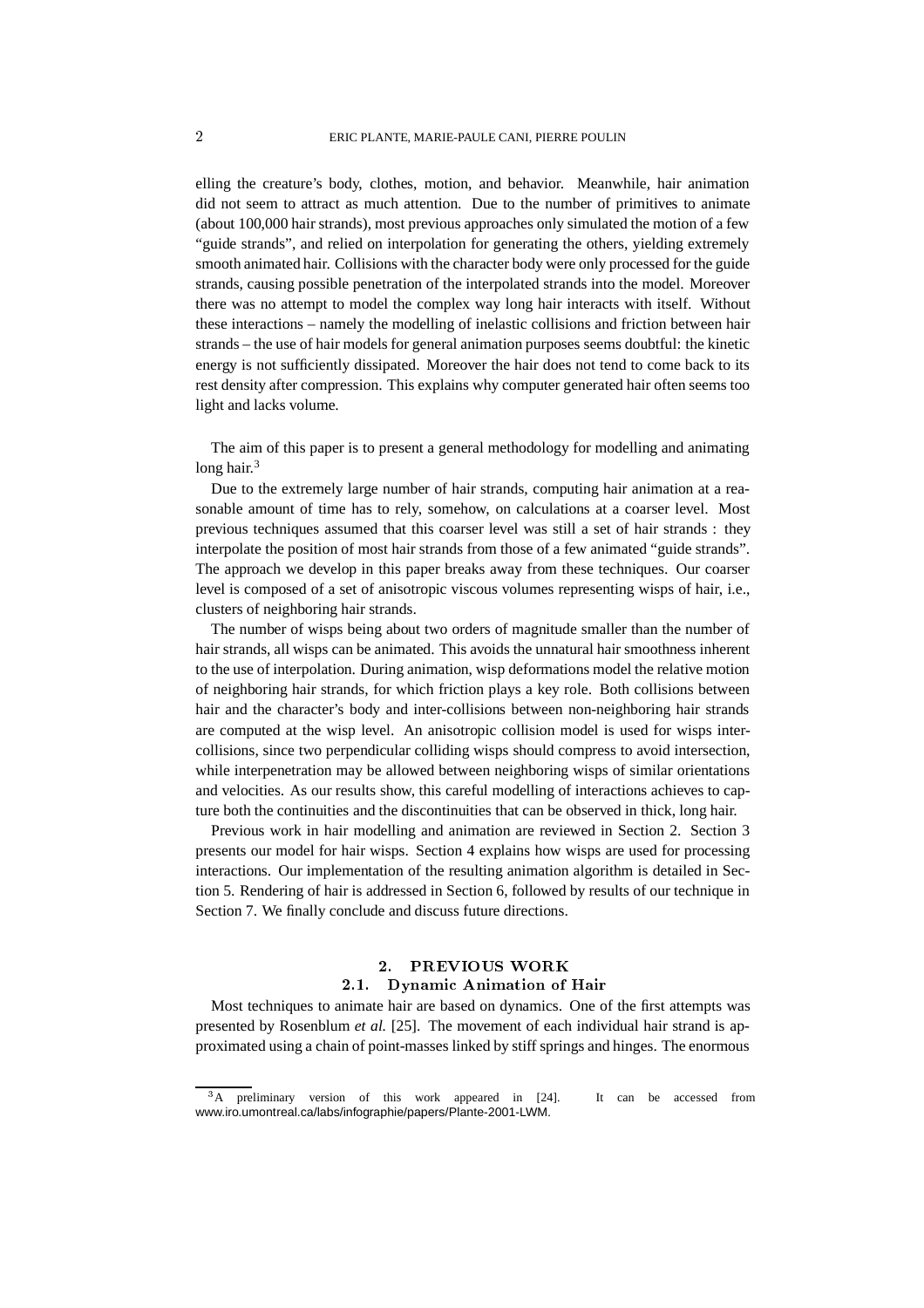amount of calculation required for their examples limited the number of strands to about <sup>1000</sup>, which might explain why subsequent research has not followed this approach.

Instead, several researchers [10, 2, 27, 20] have been inspired by an approach introduced by Anjyo *et al.* [3]. The initial position of each strand is determined by a cantilever beam simulation, and its movement is simulated with a set of rigid sticks, only from root to tip.

# 2.2. Hair Intera
tions

Anjyo *et al.* [3] were the first to integrate collision with the character's body to their simulations. During the root-to-tip calculation of hair strands motion, penetrations of strand segments (sticks) into the character body are detected and avoided. However, since a given stick has no influence on the sticks closer to the root, the motion of a hair strand cannot be adequately modified during a collision. The problem can be avoided by animating only short hair that do not reach the shoulders.

Starting from a similar framework, Lee and Ko [20] try to model the emerging effect of hair-hair interactions by adding friction forces between each hair strand and a set of head hull layers. This restores a convincing hair volume as long as the head stays near the vertical position, but would not work for large head motions as the ones in Figure 10.

Another solution for modelling hair strands that occupy an adequate volume and avoid obstacles is to attach them to streamlines of a fluid flow [15]. However, this technique generates neighboring hair that always have the same orientations, and thus fails capturing the case when two wisps of different orientations collide.

A very interesting method for handling hair interactions was recently proposed by Hadap and Magnenat-Thalmann [16]. It consists in embedding animated hair strands, modelled as chains of rigid links, into a fluid that represents the hair volume. Both hair-hair interactions and hair-air interactions are handled through the additional fluid dynamic forces. However, the idea of modelling the hair volume as a continuum still seems to prevent the generation of highly discontinuous hair configurations, as in the photograph of real hair in the left image of Figure 11.

# 2.3. Exploiting Coheren
e in Hair Motion

Even with nowadays computers, animating each individual hair strand results in very low frame rates. Parallelism may be exploited to reach acceptable performances; hence Hadap and Magnenat-Thalmann achieve the animation of 10,000 strands at 2 minutes per frame [16].

Another methodology consists in taking advantage of the coherence in hair motion. The simplest way is to animate only a few strand guides, and to interpolate the motion of the strands in between [10]. However, it results in very smooth hair, which may lack volume and cannot adequately handle collisions with the character's body since collisions are only detected for the guide strands.

Another way to exploit local hair coherence is to cluster hair strands into a smaller number of hair wisps. Watanabe and Suenaga [29] were the first ones to introduce this idea. They were followed by Daldegan *et al.* [10] (wisps as cylinders), Chen *et al.* [9] (trigonal prisms), Yang *et al.* [31] (generalized cylinders), Kim and Neumann [17] (thinshell volumes), and Koh and Huang [18] (semi-transparent polygon strips). These methods focussed on improving the aspect of hair, and easing the modelling of hair styles. None of them used physically-based animation of wisps.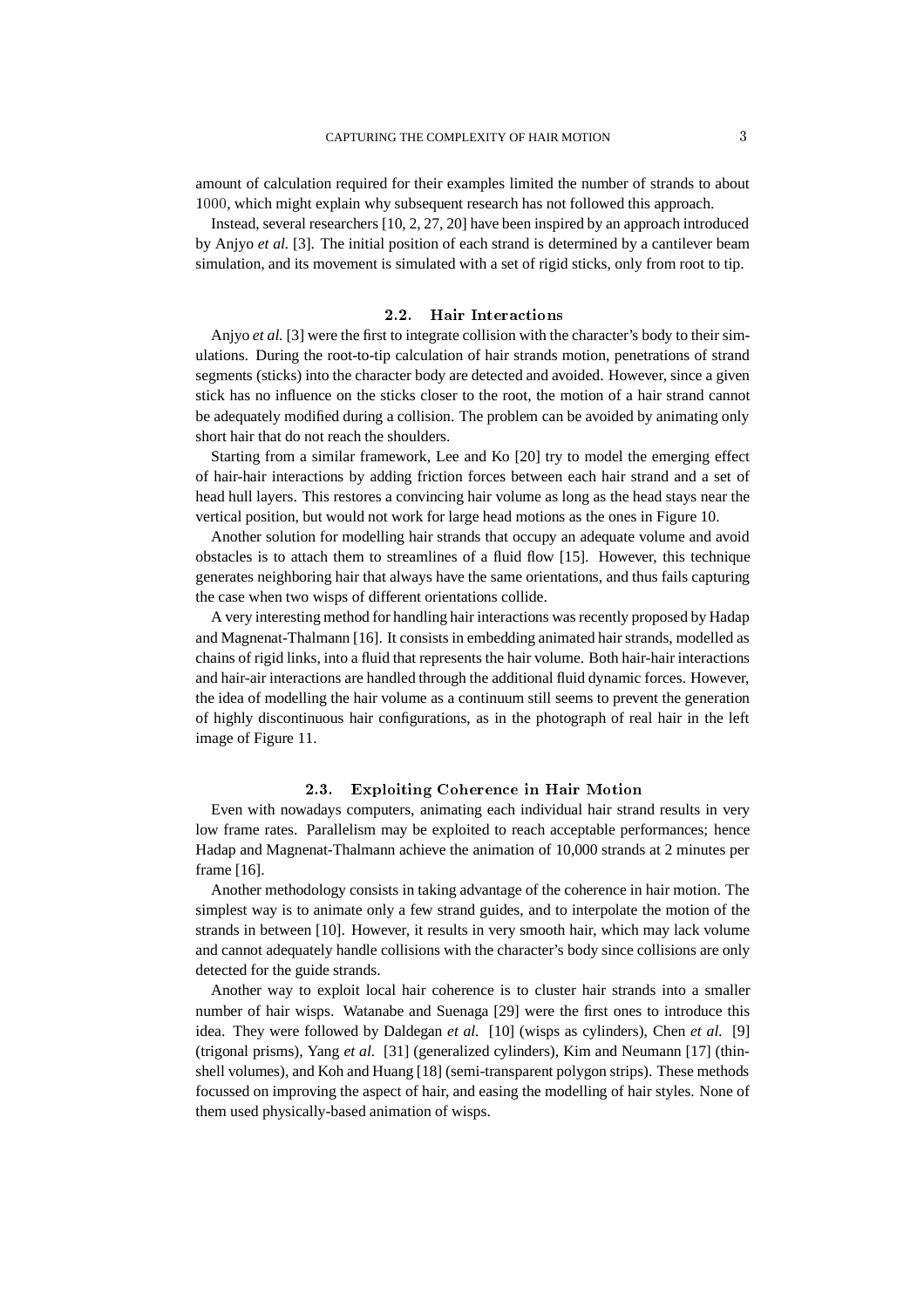Koh and Huang [19] recently extended their real-time hair model [18] to a simplified physically-based animation framework : vertical rows of points controlling the wisp polygon strips are animated using chains of rigid links. Wisp deformations are controlled by adding internal springs within a wisp. Moreover, wisp interpenetrations are avoided by adding extra springs between neighboring wisps. However, this fails modelling wisp interactions in a general situation, since the hair almost behaves as a smooth surface. In contrast with this method, our physically-based hair animation will rely on volumetric wisps and fully handle 3D interactions between them.

# 3. VOLUMETRIC WISPS

Similarly to previous techniques, our hair motion is derived from physically-based animation. In doing so, our goal is not one of exact physical correctness, but instead, of increased visual realism obtained within a reasonable amount of computation time. We believe that modelling the complex interactions that occur both inside the hair and between the hair and obstacles is a key step towards this goal.

As mentioned earlier, correctly simulating interactions such as collisions and friction between 100,000 individual hair strands is prohibitively expensive. Fortunately, hair motion is locally very coherent. The extreme lightness of hair strands allows friction forces to play a key role in hair dynamics. These forces yield a coherent motion for groups of neighboring hair strands with similar orientations. In order to model this local coherence at low cost, we propose to cluster hair strands into a number of deformable hair wisps.

### 3.1. Modelling a Hair Wisp

Intuitively, a wisp is a group of hair strands of similar orientations, originating from the same neighborhood on the scalp. Our wisp model captures the effect of friction forces between these strands. At first sight, the global motion of a wisp under gravity is similar to the motion of a single, but heavier hair strand. However, the wisp cannot be reduced to this single strand. The shape of its cross-sections may vary over time, since applied forces may locally either compress or expand the hair strands composing the wisp. Moreover, contrary to individual hair strands, the wisp axial curve (skeleton) is not always inextensible. For instance, the waviness of hair strands inside the wisp may decrease during rapid motion, thus causing a global elongation of the wisp.

We therefore model a wisp as an anisotropic volume (a form of generalized cylinder) whose skeleton may be extensible and whose cross-sections offer a very viscous and slightly elastic response to both compression and stretching. Wisps being a coarse approximation of what occurs at a finer scale, trying to set a finite element formulation for this problem would not be appropriate. We rather structure a wisp into a hierarchy of simple sub-models:

1. A *skeleton curve* that defines the large-scale motion of the wisp.

2. A deformable virtual *envelope* that defines the thickness of the wisp around the skeleton (thus delimiting the wisp volume).

3. *Hair strands* which are rendered inside the wisp volume according to its deformations.

While designing this model, we did not try to handle the dynamic twisting of hair wisps. Hair offers a relatively strong resistance to torsion, so hair wisps rarely start to twist when a person moves. Modelling wisps that never twist, whatever the way they bend, allows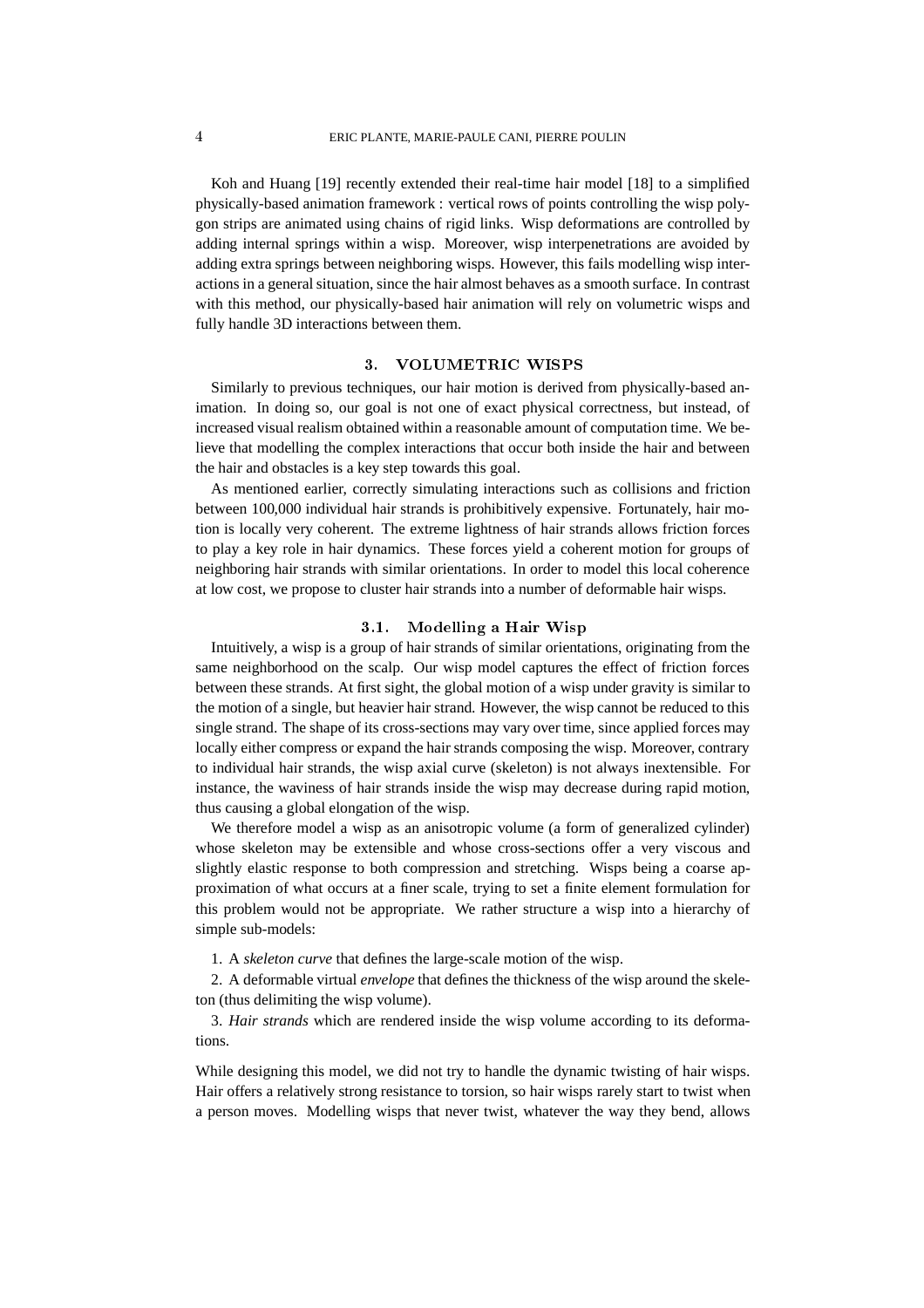

**FIG. 1.** The elements defining the skeleton and the envelope of a wisp, and their configuration.

us to rely on a simple method, namely constrained point dynamics, for animating the two first sub-models. In contrast, solid dynamics would have been required for animating dynamic twisting effects. A possible extension of our method incorporating twisting will be discussed in Section 8.

The remainder of the section details the first two sub-models, animated using a physicallybased approach. The third sub-model is a geometric representation added for display. It will be discussed in Section 6.

# 3.2. Wisp Skeleton

In order to provide a good approximation of the global wisp motion, the wisp skeleton is represented as a deformable curve whose mass is the sum of the masses of the hair strands within the wisp. This curve should resist slightly to bending, and be more or less extensible, depending on the waviness of the hair inside the wisp.

In our implementation we use a chain of point-masses for modelling each wisp skeleton. These point-masses are linked by damped linear springs, which allows us to experiment with both wavy and almost straight hair (although a chain of rigid links would probably be more efficient for straight hair). Angular damped springs model a slight resistance to bending.

The first segment of the wisp skeleton is not part of the simulation. It is set to penetrate inside the character's head, and thus provides a reference point that lies always outside the head. This will prove useful in collision detection.

### 3.3. Wisp Envelope

Due to the very nature of the wisp (a set of hair strands), the behavior of its envelope is quite different from standard elastic models. A wisp should resist only slightly to radial compression or stretching. This can be observed as dynamic deformations of its envelope when the wisp accelerates, or as deformations of the hair strands near the envelope when an object slowly collides with the wisp. If the object moves further, the entire wisp itself should move. Moreover, wisp cross-sections are highly viscous. Hair within the wisp even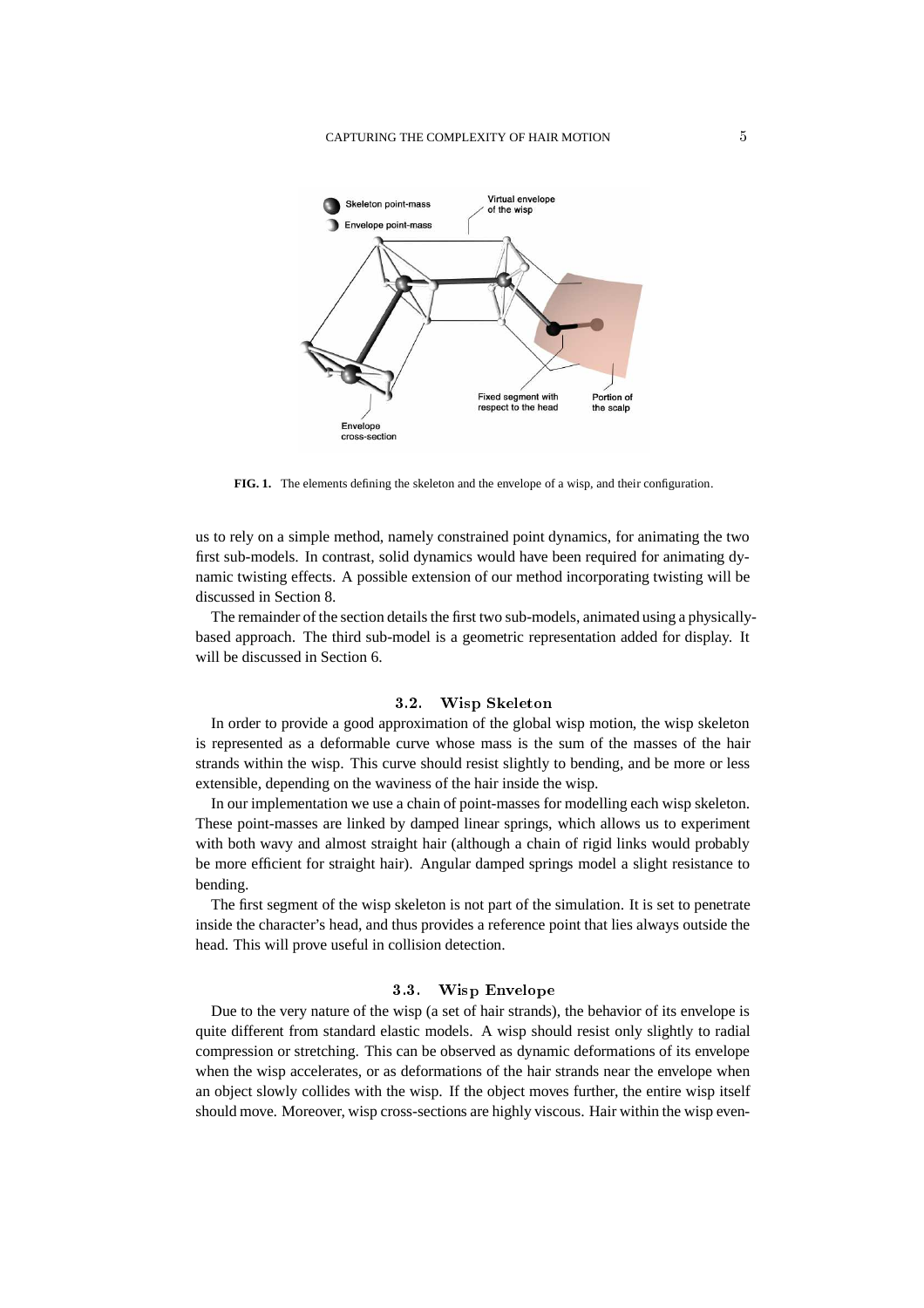tually comes back to its rest density after deformation, but does it in a perfectly damped way.

The wisp envelope models the thickness of the wisp around the skeleton. We represent it by a set of disconnected cross-sections subjected to only radial deformations, as in [7, 26]. Each cross-section is attached to a corresponding point-mass of the skeleton curve. It lies in the plane that bisects the angle between the two line segments linking the skeleton point-mass to its neighbors.

A coherent set of 2D coordinate frames for the cross-sections along a wisp skeleton will be needed to position the points modelling the wisp envelope, and the hair strands within a wisp (see Section 6). Since we rely on point dynamics only for animating the skeleton, such local frames are not provided by the skeleton structure. However, a simple method can be used for recursively generating these frames, since we are not modelling twisting effects. We attach to the head the first local frame associated with the first point of the wisp skeleton. Then, we successively define the other local frames using the quaternion that minimally rotates a given cross-section plane onto the next one. This quaternion is the one whose axis of rotation is the cross-product of the orientations of the two neighboring skeleton segments, and whose angle brings them one onto the other. This solution, as mentionned earlier, completely avoids twisting effects when a wisp moves.

A number of point-masses reside on the envelope in each cross-section plane. Since we are modelling only radial deformations, these points perform a 1D motion along a half line originating at its skeleton point-mass, and fixed with respect to the cross-section local coordinate system. An envelope point-mass always models the thickness changes of the same part of the envelope. We model the deformations of the wisp envelope by connecting envelope point-masses to their corresponding skeleton point-mass using soft, highly damped springs. The mass associated with an envelope point-mass represents the mass of the strands in its neighborhood, and therefore is much lighter (about 1/100) than its skeleton counterpart. Envelope point-masses of the same cross-section are also linked together by soft, highly damped springs. This allows for a certain conservation of volume, encouraging the wisp to stretch in one radial direction if it is compressed in the other. Figure 1 illustrates the structures of a wisp.

### 3.4. Wisp Animation

Despite the similarities between the structure of an animated wisp (i.e., an envelope coating a skeleton) and layered representations [8, 7, 26, 6], standard solutions for animating layered models do not apply to our problem. In previous layered models, the skeleton defines a new position for the envelope [8, 26], and some retroaction forces from the envelope to the skeleton can be added to alter the global motion in specific situations such as collisions [7, 6]. This framework enables to decouple the skeleton simulation from the envelope animation, using two different animation steps.

The situation we have to handle is different : we would like to capture the dynamic deformations of the envelope due to skeleton acceleration, together with the reaction forces these deformations apply on the skeleton. Modelling these deformations is essential in the case of hair wisps. For instance, the tip of a wisp can experience large radial deformations when the wisp swings. We achieve this by animating both skeleton and envelope point-masses within the same loop, processing a wisp from root to tip. During this process, we take care of always animating the associated skeleton point-masses before the associated envelope point-masses. This enables to handle the geometric constraint stating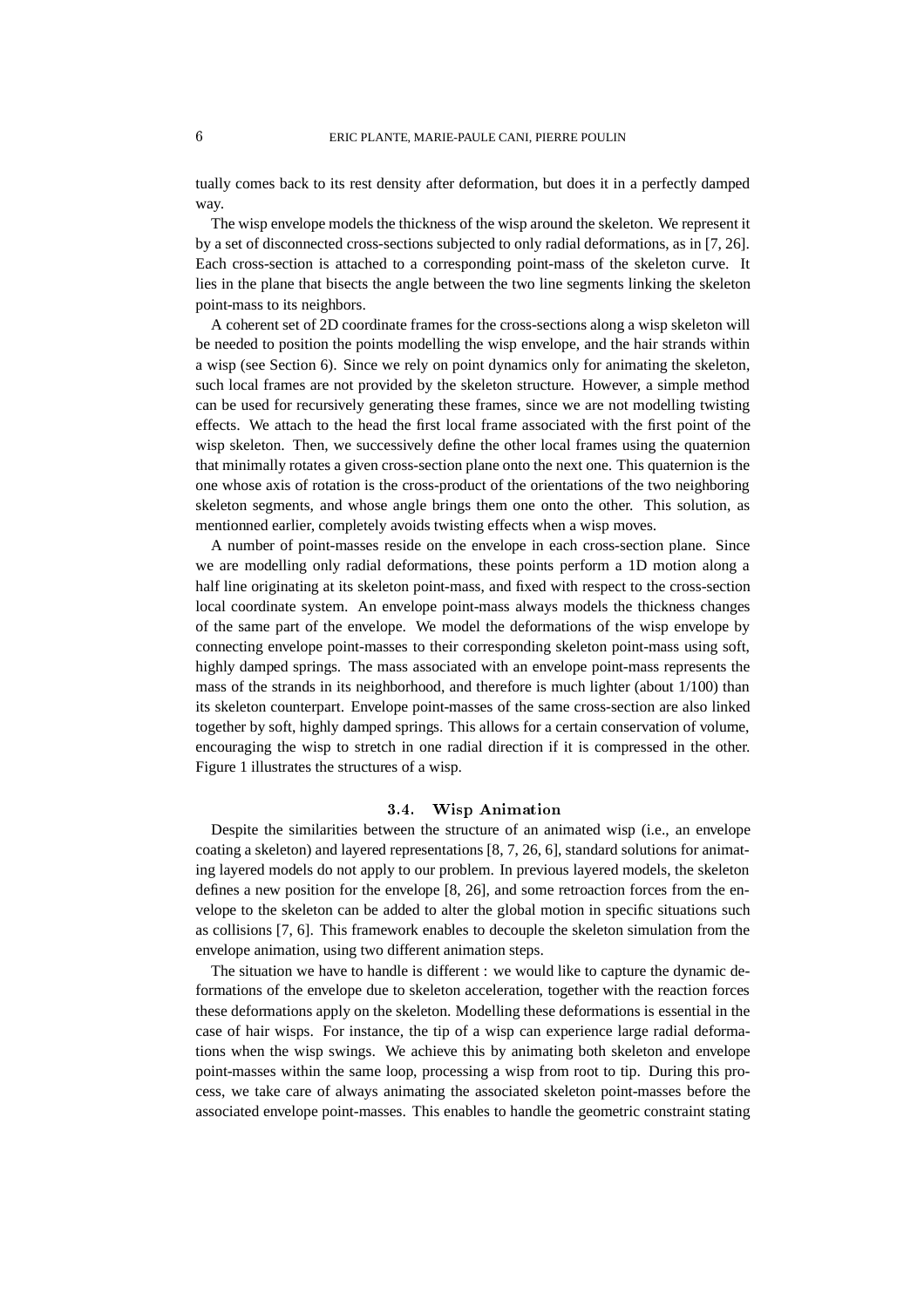that an envelope point-mass should always move along a half line defined with respect to neighboring skeleton point-masses. The detailed animation algorithm will be given in Section 5.

In collision situations, the virtual envelope of a wisp still does not behave as "a skin" over a skeleton. Although it should prevent penetrations inside an obstacle or inside another wisp of a different orientation, neighboring wisps of similar orientations should be allowed to interpenetrate. This specific anisotropic behavior is essential for capturing both the continuous aspect of hair at rest, and the highly discontinuous aspect after fast head motions. Section 4 explains how we deal with hair interactions.

### 4. HAIR WISP INTERACTIONS

Precisely modelling the complex interactions that occur inside long hair is a challenge, due to the extremely large number of interactions that may take place at the same time. Structuring hair into wisp volumes brings a partial solution to the problem since interactions between adjacent hair strands lying inside each wisp do not need to be modelled. However, since we wish to animate long chaotic hair, wisp interactions must be detected and processed locally, for each portion of the wisp envelope that coats a given segment of the skeleton. Wisp interactions may result from three distinct phenomena:

• Interpenetration between adjacent wisp segments whose skeletons locally move in the plane they form. Then, the two interacting wisps should locally react as a single thicker wisp.

 Collisions between two wisp segments that do not have similar orientations, and between which no interpenetration should be allowed.

Collision between a wisp segment and the character's head or body.

Before discussing the models we use in these three different situations, we describe the way we deal with the main bottleneck of our approach, i.e., collision detection between pairs of wisp segments.

### 4.1. Collision Dete
tion

Data structure. A naive implementation of wisp interactions would lead to  $O(n^2)$ relatively expensive intersections tests, where  $n$  is the total number of wisp segments in the hair model. To reduce computations, we rely on a regular 3D grid data structure, built around the character and its hair. Each grid cell contains a list of wisp segments whose bounding box intersects the cell. At each animation step, the grid is used for quickly determining a shorter list of wisp segments susceptible to intersect. A mailbox parameter [1], which indicates the last time step when a given pair of such segments has been tested, ensures that each pair is tested only once.

Collisions between two wisps. Collision detection between two wisp segments is achieved first by comparing their bounding boxes. If they intersect, a collision is detected when at least one of the skeleton or envelope point-masses of a wisp segment penetrates inside the volume of the other wisp. This volume is defined by its two cross-sections. Because our wisp segments are mostly as wide as they are long, this simple and efficient intersection scheme has appeared sufficient.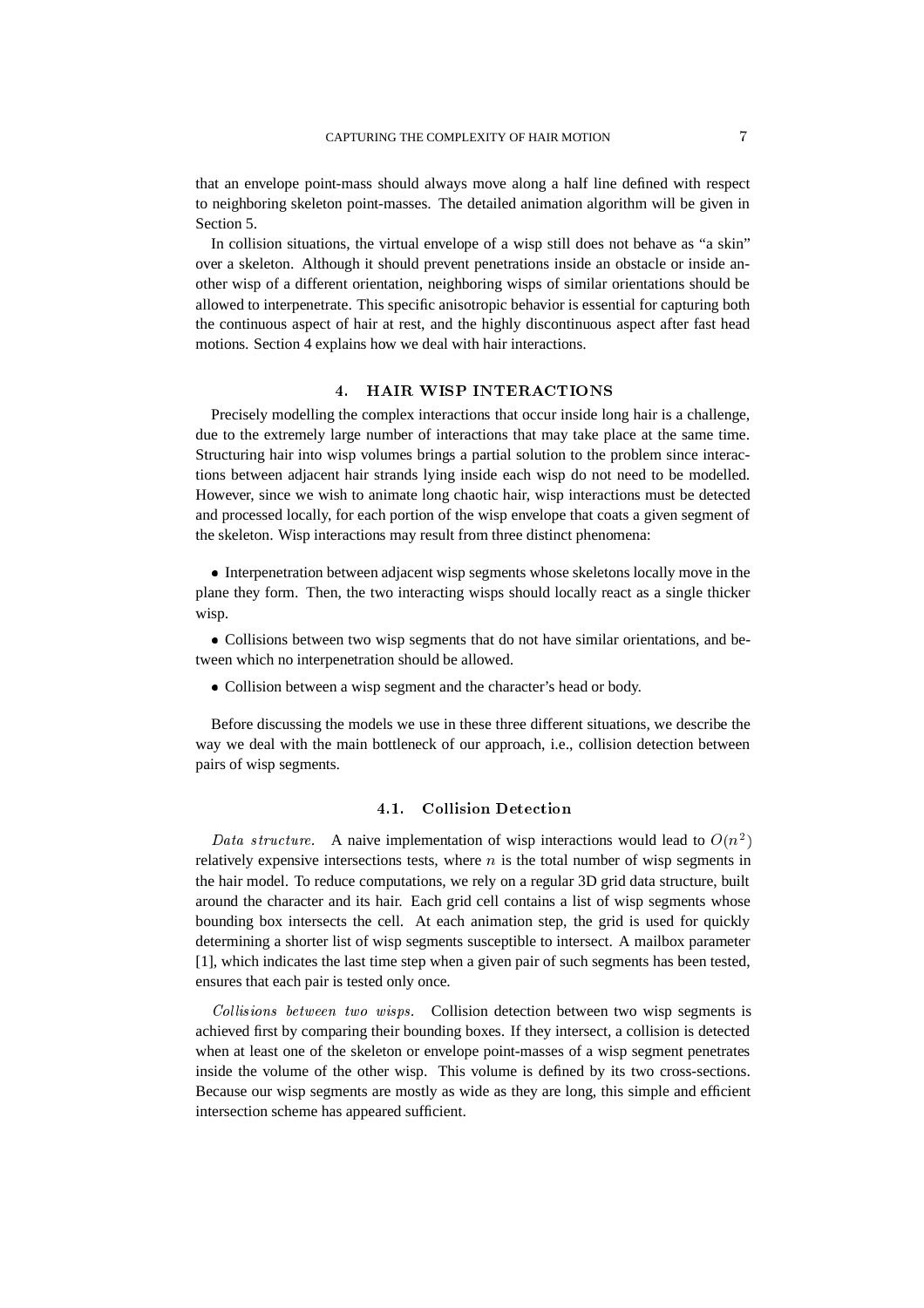

**FIG. 2.** On the left, the two wisps will interpenetrate, producing viscous friction, while on the right, whey will collide.

Wisp self-collisions. The previous collision detection method applies as well for nonadjacent segments of the same wisp. Wisp self-collisions are thus handled exactly the same way than collisions between two different wisps of hair.

Collision with the character model. The 3D grid data structure used for optimizing collision detection between wisps also references the polygons of the character for quickly detecting if a point-mass is close to the character.

### 4.2. Anisotropi Intera
tions between Wisps

Computing interactions between hair wisps is fairly different from modelling collisions between standard deformable bodies. Wisps are highly anisotropic, since they are just a virtual representation for a group of hair strands. While two perpendicular colliding wisps should be compressed in order to avoid intersection, interpenetration has to be allowed between neighboring wisps moving roughly in the plane they form (see Figure 2). Another major feature of hair self-interactions is that they are highly dissipative, since the extreme lightness of hair strands causes friction forces to play a very important role.

#### 4.2.1.Interpenetration and friction between quasi-parallel wisps

If the two wisp segments lie in the same plane, and if their relative velocity is also roughly in this plane, wisps are allowed to interpenetrate. Since the hair strands of the wisps should not go through each other during interpenetration, we eliminate the residual relative velocity lying outside the plane. This is done with a velocity modification.

Suppose a point-mass at position  $p_p$ , moving at velocity  $v_p$ , has penetrated in a wisp segment whose velocity is  $v_s$  at this same position  $p_p$ . Let  $\sigma_p$  and  $\sigma_s$  be the direction of the two wisp skeletons near  $\mathbf{p}_{\rm p}$ . The direction  $\sigma_{\rm p} \times \sigma_{\rm s}$  is normal to the plane containing both wisps, and the relative velocity to eliminate is  $(\mathbf{v_p} - \mathbf{v_s}) \cdot (\sigma_p \times \sigma_s)$ . We do this by applying to the point-mass the velocity modification:

$$
\Delta \mathbf{v_p} = -\left(\frac{(\mathbf{v_p}-\mathbf{v_s})\cdot(\sigma_p\times\sigma_s)}{2}\right) (\sigma_p\times\sigma_s).
$$

Since similar modifications will be applied to point-masses of the other wisp at the same time step, this operation sets the velocities of the two wisps outside the plane that contains them, to the average of their velocities at the collision time.

In addition, the relative velocity of the two wisps in the plane that contains them is submitted to a viscous drag, approximating the friction of the strands against each other. This drag is again implemented through a direct velocity modification, proportional to the hair strand density at position  $\mathbf{p}_{\mathbf{p}}$  and to the time step.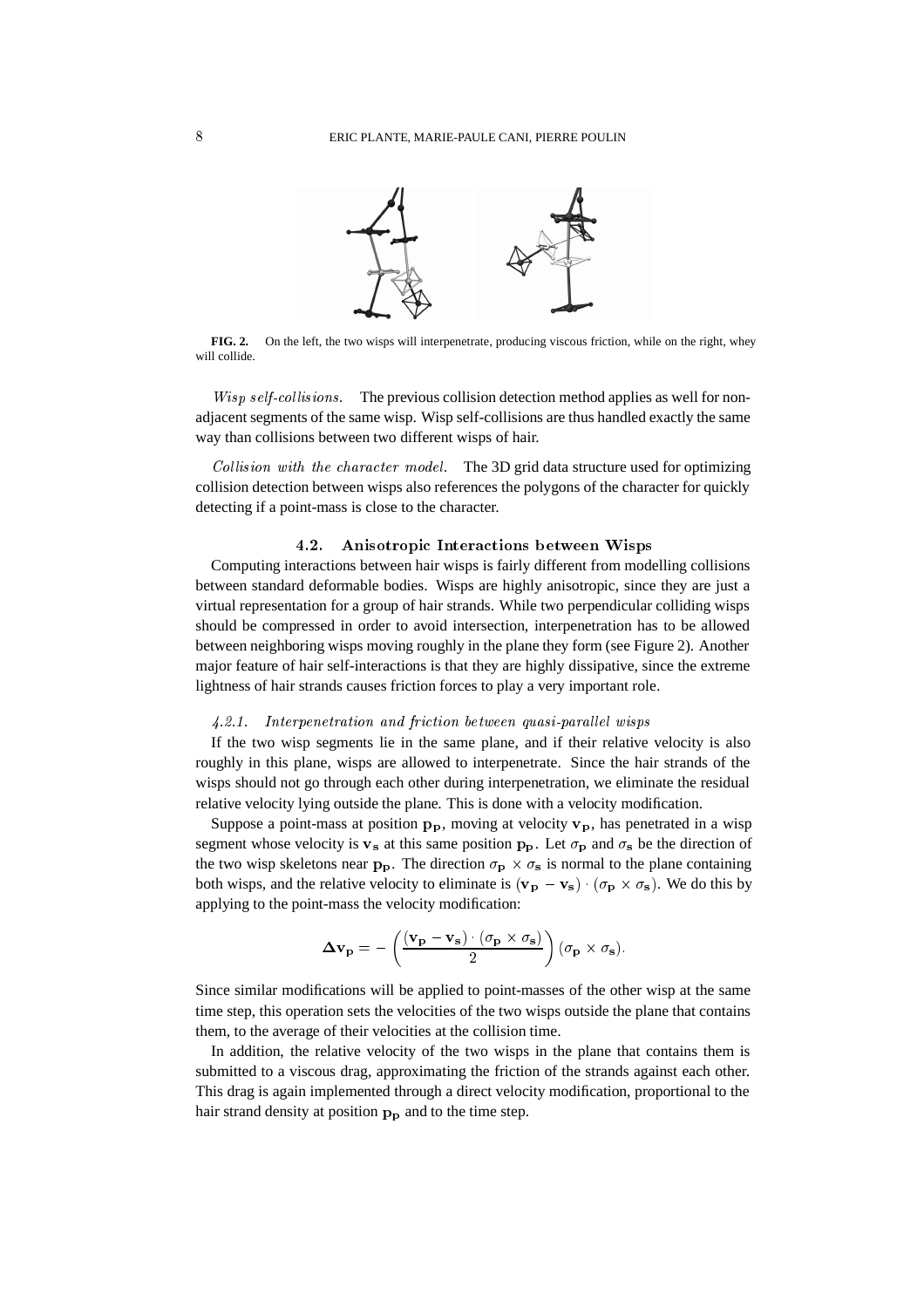#### 4.2.2.Collision between wisps of different orientations

If viscous interpenetration conditions are not met, a very dissipative collision is modelled. We simply eliminate the relative velocities of the point-masses located in the contact area. Similarly to the viscous friction case, we use velocity modifications to set the velocities to the average of their initial values.

### 4.3. Collisions with the Character

Due to the extreme lightness of hair, the character reacts as a rigid body when it interacts with hair, and the effects of these interactions on hair itself are again, very dissipative.

Collision detection and response with the character has been implemented through two mechanisms, described in the next subsections. The first one avoids a collision using velocity modifications, therefore modelling sliding contact. When this mechanism has failed and a point-mass moves inside the character, a reaction to interpenetration triggers a position modification.

### 4.3.1. Sliding Conta
t

If a point-mass moves closer to the character's surface than a user-specified threshold, then the portion of the relative velocity approaching the point-mass to the surface is eliminated. A viscous drag is added between the tangential velocity of the wisp point-mass with respect to the surface and the velocity of the polygon, in order to model viscous friction.

### 4.3.2. Penetration Rea
tion

If the character moves fast, the sliding contact mechanism may not be sufficient for preventing some wisp point-masses from penetrating inside the model. Detecting these points is simplified by the specific order in which we process each wisp: A wisp is traversed from root to tip, each skeleton point-mass being processed before its associated envelope point-masses. Since the segment at the beginning of the wisp skeleton is guaranteed to be penetrating the head of the character, any subsequent intersection between a polygon of the character and a radial or skeletal spring of the wisp model means that the point-mass at the extremity of the current spring has moved into the character. Section 7 will show that even this simplified test results in about 30% processing time spent detecting collisions with the model (made of about 10,000 polygons).

If a collision occurs for a skeleton point-mass, it is moved out from the surface at a distance slightly under the sliding contact threshold. To avoid an undesired spring elongation along the skeleton curve, the new position is set at the current length of the spring from the skeleton point-mass that precedes the current one along the wisp. The same translation is applied to all the following point-masses of the wisp. This prevents the reaction from introducing instabilities in the system.

If penetration occurs for an envelope point-mass, it is moved out to the surface of the character along the half line it is constrained to lie on. Since the skeleton point-masses are moved out first, we are guaranteed that a portion of this half line is outside of the character. The sliding contact mechanism is then engaged with the nearest polygon, resulting in a completely inelastic collision.

#### $5 -$ 5. IMPLEMENTATION 5.1. Animation S
heme for Hair Wisps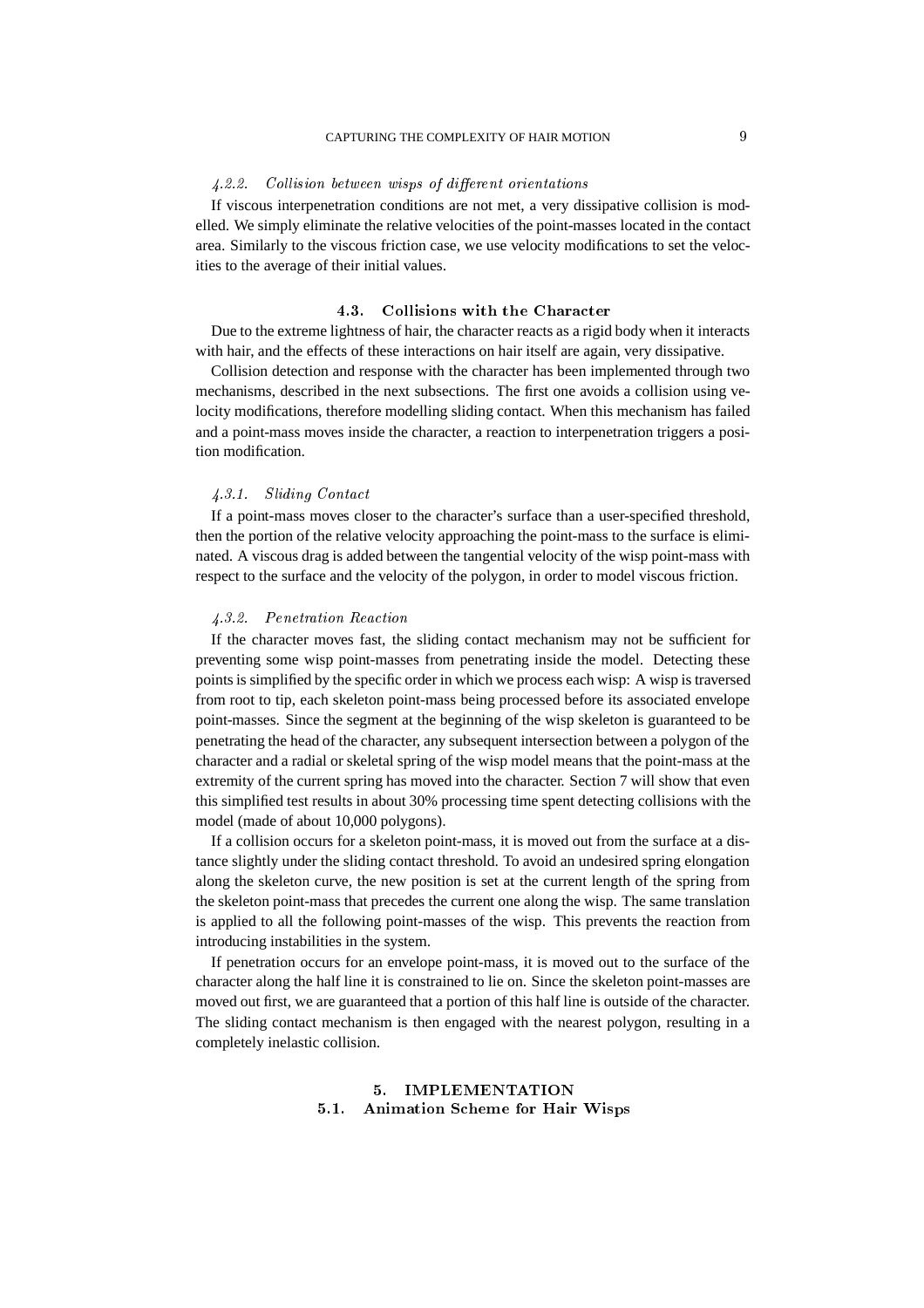Due to our interaction processing mechanism, constraints yielding velocity and position modifications have to be allowed. We thus use the following animation algorithm for each time step:

1. Compute the set of applied forces; these forces include gravity, air resistance, and forces generated by springs.

2. Detect interactions between pairs of wisps, and between wisps and the character's model.

3. Process velocities, using the current velocity values and applied forces; then apply the velocity modifications.

4. Process positions using the current position and the new velocity; then apply the position modifications.

For items 1, 3, and 4, all point-masses are processed before going to the next time step. A given wisp of hair is processed from root to tip, the envelope point-masses being processed after their associated skeleton point-mass. For envelope points, all operations are projected onto the permitted axis, defined in the newly computed cross-section plane. This holds for forces, velocity modifications, and position modifications.

In practice, interactions are not processed at every evaluation of the system, since wisp motion is relatively slow with respect to the integration step. This yields a different time step for some of the velocity modifications, which is easily handled by the algorithm above. The new velocity modification  $\Delta v'_{\rm p}$  is obtained by:

$$
\Delta \mathbf{v}_{\mathbf{p}}' = \Delta \mathbf{v}_{\mathbf{p}} \left( \frac{\Delta t_c}{\Delta t} \right)
$$

where  $\Delta t_c$  is the time step used for the interaction, and  $\Delta t$  is the main integration step.

### 5.2. Numeri
al Integration

Some techniques use implicit integration [4, 11] for enabling larger time steps in massspring simulations. However, this integration method is hard to combine with constraints such as speed and position modifications produced by interaction processing. Our current implementation thus relies on a classical Euler explicit scheme, although trying to use recent solutions for combining implicit schemes with constraints [28, 12] would probably be a better solution.

As much as stiffness, the amount of damping applied to a spring may yield instabilities in an explicit integration scheme. Indeed, too large damping forces could inverse the particles relative speeds instead of setting them to zero. Since our hair wisp model is mostly based on soft, highly-damped spring, this problem may occur in our case. We thus formulate the damping of springs as a velocity modification rather than as a damping force.

Consider the case in which point-masses at positions  $p_1$  and  $p_2$ , of masses  $m_1$  and  $m_2$ , and of velocities  $v_1$  and  $v_2$  respectively, are linked by a damped spring. The force applied on the point-mass at  $p_1$  is generally written as

$$
\mathbf{f_1} = [-k(||\mathbf{p_1} - \mathbf{p_2}|| - r) - \nu((\mathbf{v_1} - \mathbf{v_2}) \cdot \mathbf{u})] \mathbf{u}
$$

where k is the stiffness of the spring, r is its rest length,  $\nu$  is the damping coefficient, and u is the normalized vector in the direction from  $p_2$  to  $p_1$ . The damping term involving  $\nu$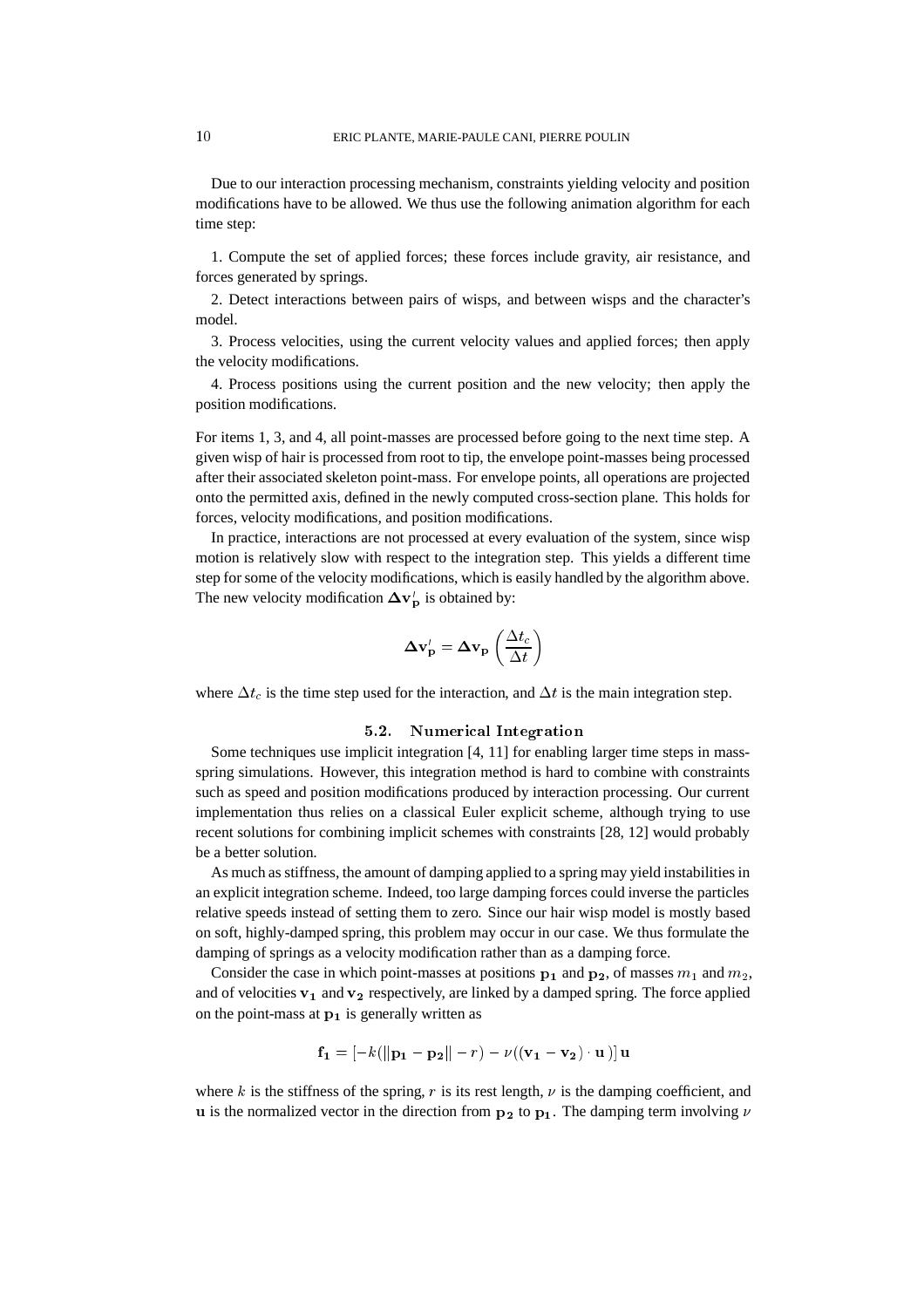should always tend to reduce the relative velocities of the two point-masses. However, if the integration step is too large, it may change the sign and even increase the magnitude of the relative point-mass velocity along the spring direction, thus yielding divergences. We solve the problem by formulating viscosity as a velocity modification rather than as a damping force. The damping term above yields the following velocity modifications:

$$
\Delta \mathbf{v_1} = -\left(\frac{\nu dt}{m_1} \left( (\mathbf{v_1} - \mathbf{v_2}) \cdot \mathbf{u} \right) \right) \mathbf{u}.
$$

In order to avoid that the effect of damping reverses the direction of the point-masses relative velocities, we change this term into:

$$
\Delta \mathbf{v_1} = -\left(\min\left(\nu dt, 1\right) \frac{m_2}{m_1 + m_2} \left((\mathbf{v_1} - \mathbf{v_2}) \cdot \mathbf{u}\right)\right) \mathbf{u}.
$$

With this formulation, the relative velocities of the point-masses along u decrease in a similar way than before if the time step is small enough  $(dt < \frac{1}{u})$ . If this condition is not met, the values of velocity modifications for the two point-masses set their relative speed to zero instead of inverting its direction, which is the correct solution. The factor  $\frac{m_2}{m_1+m_2}$  ensures that the action-reaction laws are still obeyed, since the velocity modifications correspond to the application of opposite forces of value  $\frac{1}{dt} \frac{m_1 m_2}{m_1 + m_2} ((v_1 - v_2) \cdot u)$  along u to each of the point-masses.

#### RENDERING DIFFERENT HAIR STYLES 6.

Once the position and shape of a wisp have been determined, hair strands must be rendered in this wisp. For faster previewing, we simply use OpenGL segments with a shading model similar to Watanabe and Suenaga [29]. The resulting colors at the vertices are linearly interpolated along its segment. For antialiased results appearing in the finer images and animations, we used a similar shading model, but with Renderman. The large number of hair strands prevents us from storing much related data for each strand. We rely instead on the pseudo-random number generator for defining the hair strand position inside a wisp. Because the number of random values required for modelling the hair is always the same, we can reset the seed of the pseudo-random number generator at the beginning of every frame, thus providing the necessary coherence.

In practice, we use only four envelope point-masses for modelling the cross-sections of wisps. A cross-section defines a 2D coordinate system whose origin is the skeleton point-mass, and the four envelope point-masses determine the orthogonal axes and scaling factors. A set of 2D points, one per hair strand in the wisp, are generated in a disk according to a given distribution (see Figure 3). This set is scaled and positioned in 3D for each cross-section of the wisp. The 3D points resulting from a 2D point from this set are then linked to form the control points of a Catmull-Rom piecewise cubic spline defining a hair strand. The first and last control points are duplicated so the curve goes through all the control points. In order to reduce the apparition of patterns in the strands of a wisp, a userspecified jittering is applied to each control point, moving it towards its skeleton pointmass. Jittering is also applied to reduce the total length of the strand. Any strand therefore always remains within the wisp envelope.

Wavy hair can be produced by specifying the number of waves the wisp should contain as well as its amplitude when the wisp's radius is at rest. Then, as the wisp cross-sections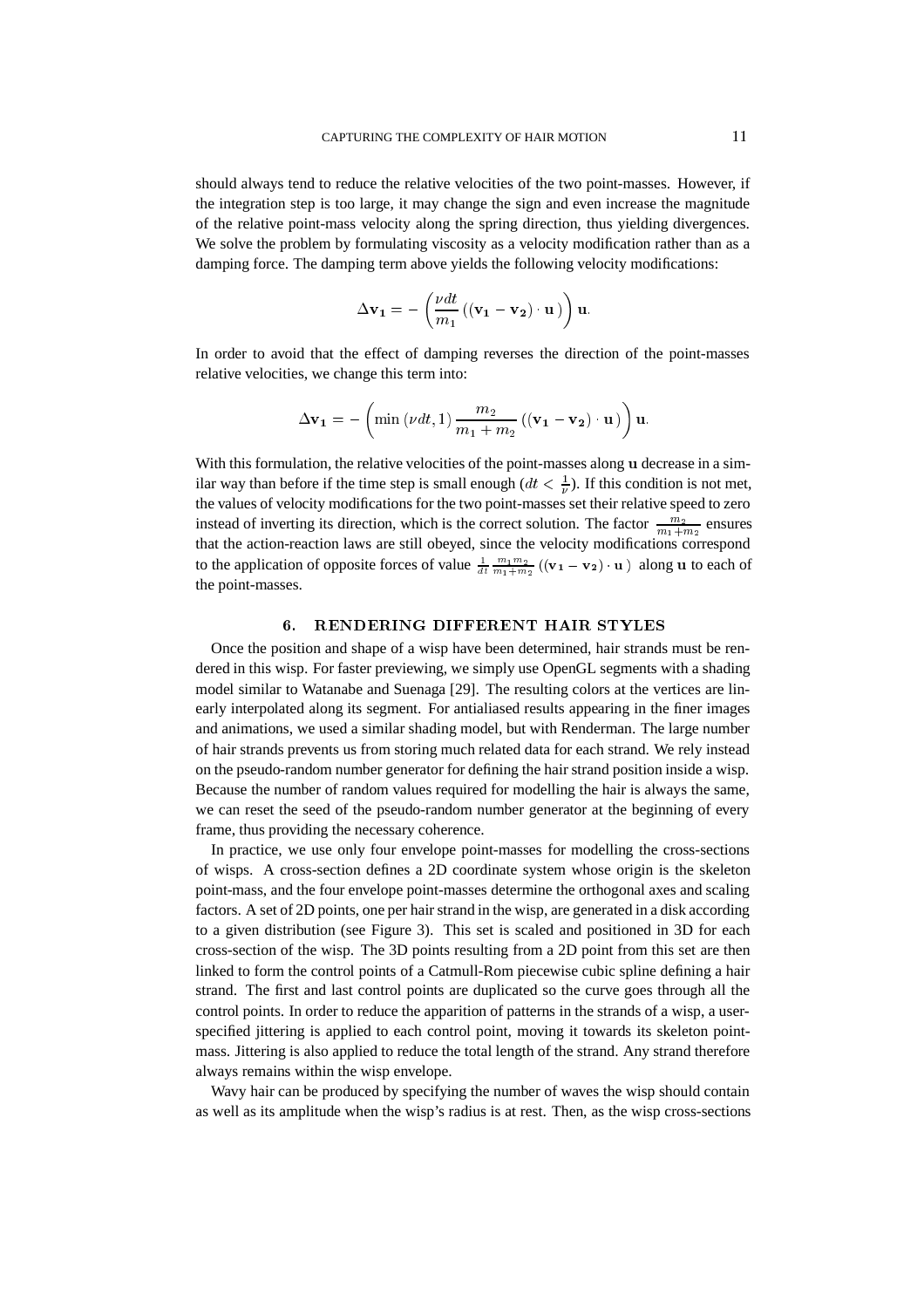

**FIG. 3.** A typical distribution of hair strand control points in a wisp cross-section of unit radius

**FIG. 4.** Deformation of this distribution as the wisp crosssection deforms



**FIG. 5.** Increasing the waviness of hair

are more or less compressed during the animation, the amplitude at those cross-sections is adjusted accordingly. Likewise, if a wisp segment stretches due to gravity for example, the amplitude is again scaled, along with the frequency for this segment so that the number of waves in this segment is maintained. Figure 5 shows how the waviness parameter can be used to create different hair styles. Our wisp model uses the same wisp sections, simply reducing the stiffness of the skeletal springs to allow stretching of the wisp lengths.

In Figure 6, two hair styles are created by reducing the number of hair strands in a wisp or increasing the thickness of each strand within a wisp.

In Figure 7, the shadows created from a simple shadow buffer demonstrate how important shadows are to create an impression of depth within hair. Antialiasing and semitransparency are two issues that deep shadow maps [21] should improve at reasonable cost.

# 7. ANIMATION RESULTS

# 7.1. Two Wisps Balan
ing under Gravity

A few selected frames from animations of two wisps balancing under gravity are provided in Figure 8. They illustrate the modifications due to the wisp interactions that we modelled. In the first row (left to right), no interactions are simulated, and the two wisps simply go through each other. In the second row, a viscous friction reduces the relative speed of the wisps when they penetrate each other and when they separate. In the third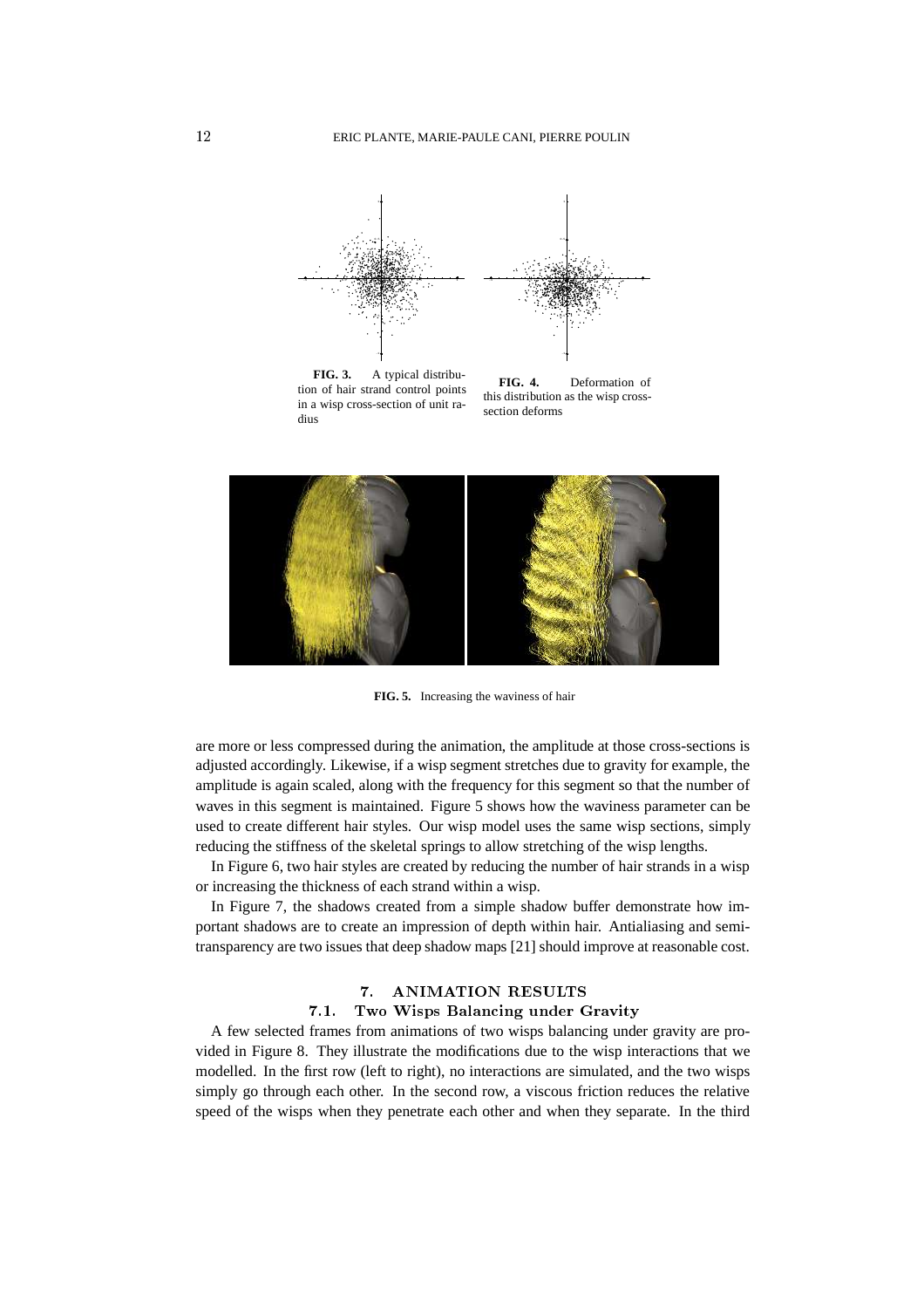



**FIG. 6.** Hair styles



**FIG. 7.** Shadows cast by hair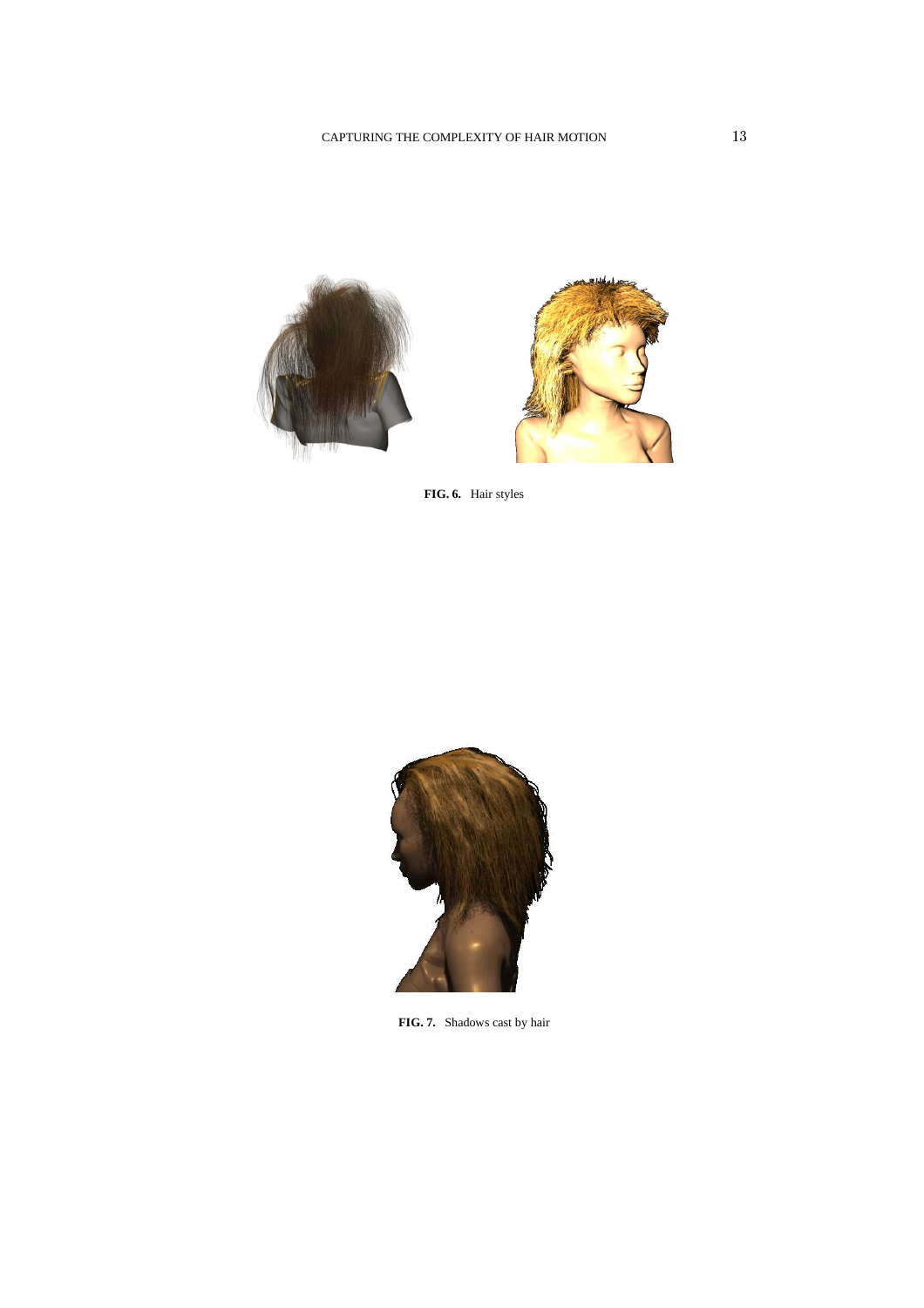

**FIG. 8.** The first row shows frames from an animation of two wisps without any interaction; the second row with friction enabled; the third row with collision enabled; the fourth row with both collision and friction enabled.

row, a collision is simulated when the relative speed of the segments forms an angle superior at  $25^\circ$  from a plane defined by the two segments. In the fourth row, both collisions and viscous frictions are simulated.

Figure 9 illustrates the effect of varying the viscosity (0.5 in the first row and 50 in the second row) as the two already interpenetrating wisps separate at different speeds under gravity. With a large viscosity value, the two wisps tend to remain attached together during most of the motion.

### 7.2. Hair Animations on Captured Motion

The first animated sequence on the web site associated with this paper<sup>4</sup> shows the movement of long hair recorded during a motion tracking session. It illustrates the complex nature of hair motion, where wisps are easily observed. One can notice also how certain wisps stretch in width depending on the head motion, and how certain wisps slide on top of each other. The data acquired from this tracking session was then applied on a synthetic character with three different hair lengths (short, medium, and long). The short hair style is composed of 199 wisps with 4.0 segments per wisp. The medium hair style is composed

<sup>4</sup> www.iro.umontreal.ca/labs/infographie/papers/Plante-2002-CCHM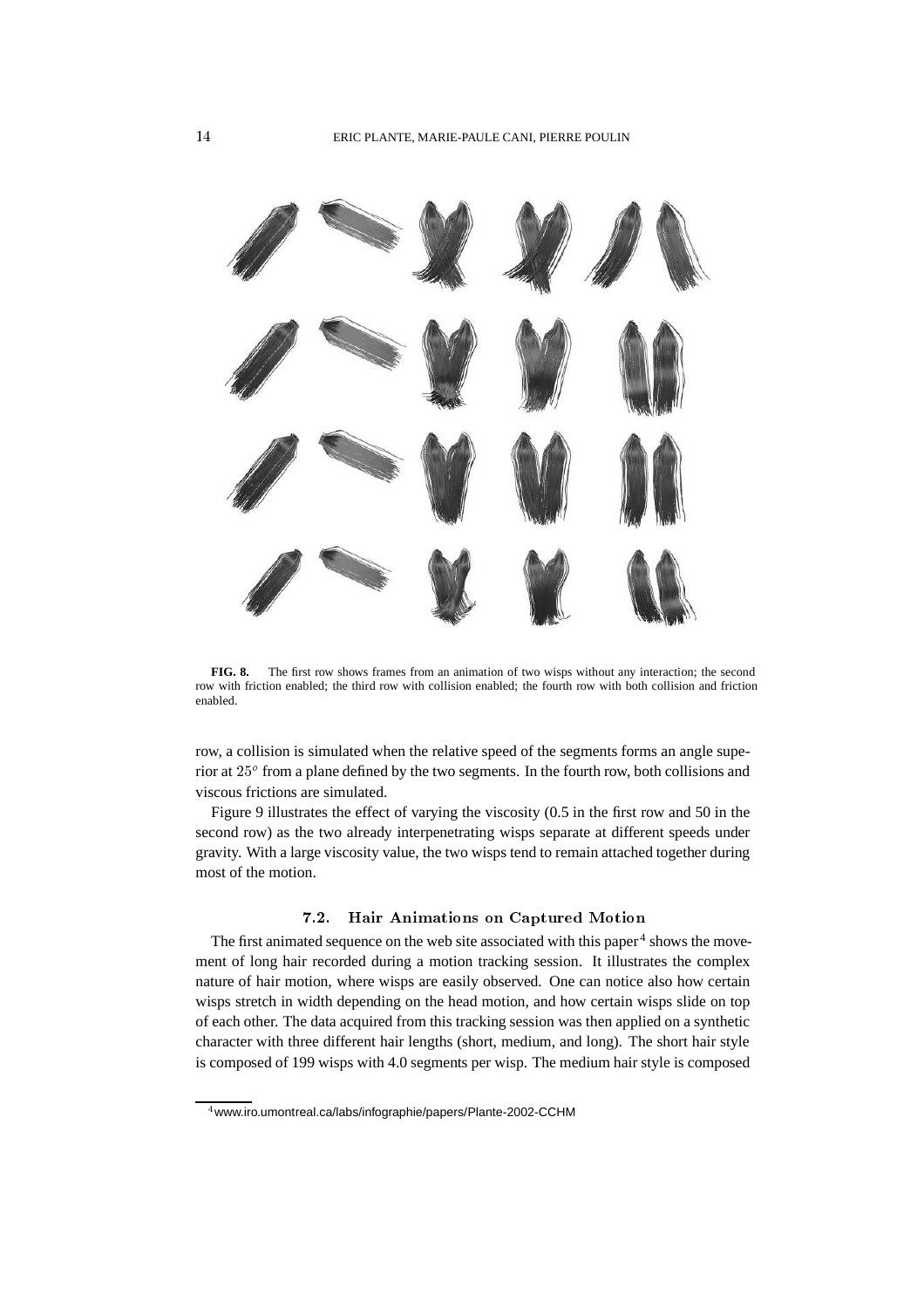

**FIG. 9.** Two interpenetrating wisps separate under the action of gravity. Viscosities are set to 0.5 (top row) and 50 (bottom row).

of 73 wisps with 9.9 segment per wisp on average. The long hair style is composed of 56 wisps with 7.7 segments. In the three hair styles, wisps are usually fairly wide. On average, a wisp segment intersects 17.5 other segments in the short hair style, 21.0 in the medium hair style, and 12.8 in the long hair style. To initiate the hair styles, each wisp is first stretched perpendicularly to the scalp. It is then simply relaxed under gravity. <sup>5</sup>

All three simulations were computed at 1000 Hz, but collision detection was computed at 120 Hz, and wisp self-interactions at 24 Hz. Even with this choice, <sup>92</sup> to 95% of the total computation time was spent on detecting wisp self-interactions (64 to 70% of this percentage) and wisp collisions with the character (30 to 36%). The total animation computations  $<sup>6</sup>$ </sup> (264 frames) took 3.2 hours for the short hair style, and 2.9 hours for the medium and long hair style (which gives an average rate of 0.68 minutes per frame).

These statistics confirm that the complete treatment of wisp interactions is the most significant portion of the total computation time in our simulation of hair motion. Avoiding the simulation at 1000 Hz thanks to implicit integration would probably improve performances, but not as much, since the collision processing cost would remain.

The benefits of processing interactions are however illustrated by the improved visual aspect of the animations. Figure 11 presents two frames extracted from the tracking session and animated sequence. Although the movements of the real person and of the virtual character were similar, they were not identical, as the magnetic trackers would have influenced the movement of the hair. Moreover, we did not attempt to reproduce live conditions, such as initial hair configuration and actual friction coefficients. Nonetheless, several similarities in the motion and the distribution of the wisps can be observed, as illustrated in these two frames.

#### **CONCLUSION** 8.

As our results show, offering a good modelling of interactions is essential for achieving realistic hair animations. This paper has presented the first approach for modelling

<sup>&</sup>lt;sup>5</sup>In the three animated sequences, the small hair motion at the top of the head is due to the wisps that did not have enough time to settle before we started applying the recorded character's movements.

<sup>&</sup>lt;sup>6</sup> All statistics were acquired on an SGI O2 with one R12000 processor at 270 MHz.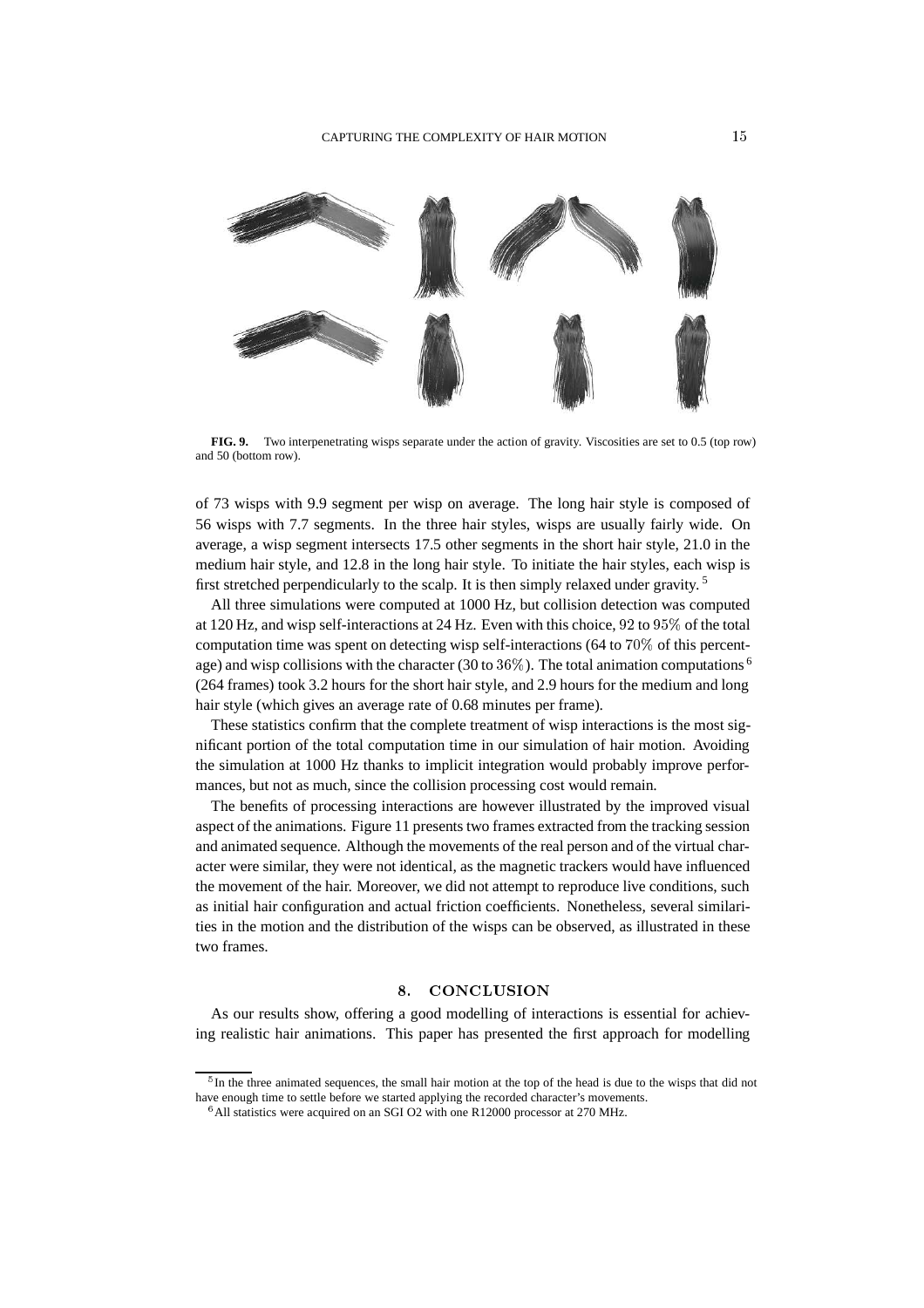

**FIG. 10.** A few frames from an animated sequence with various hair lengths



**FIG. 11.** Comparing real and synthetic results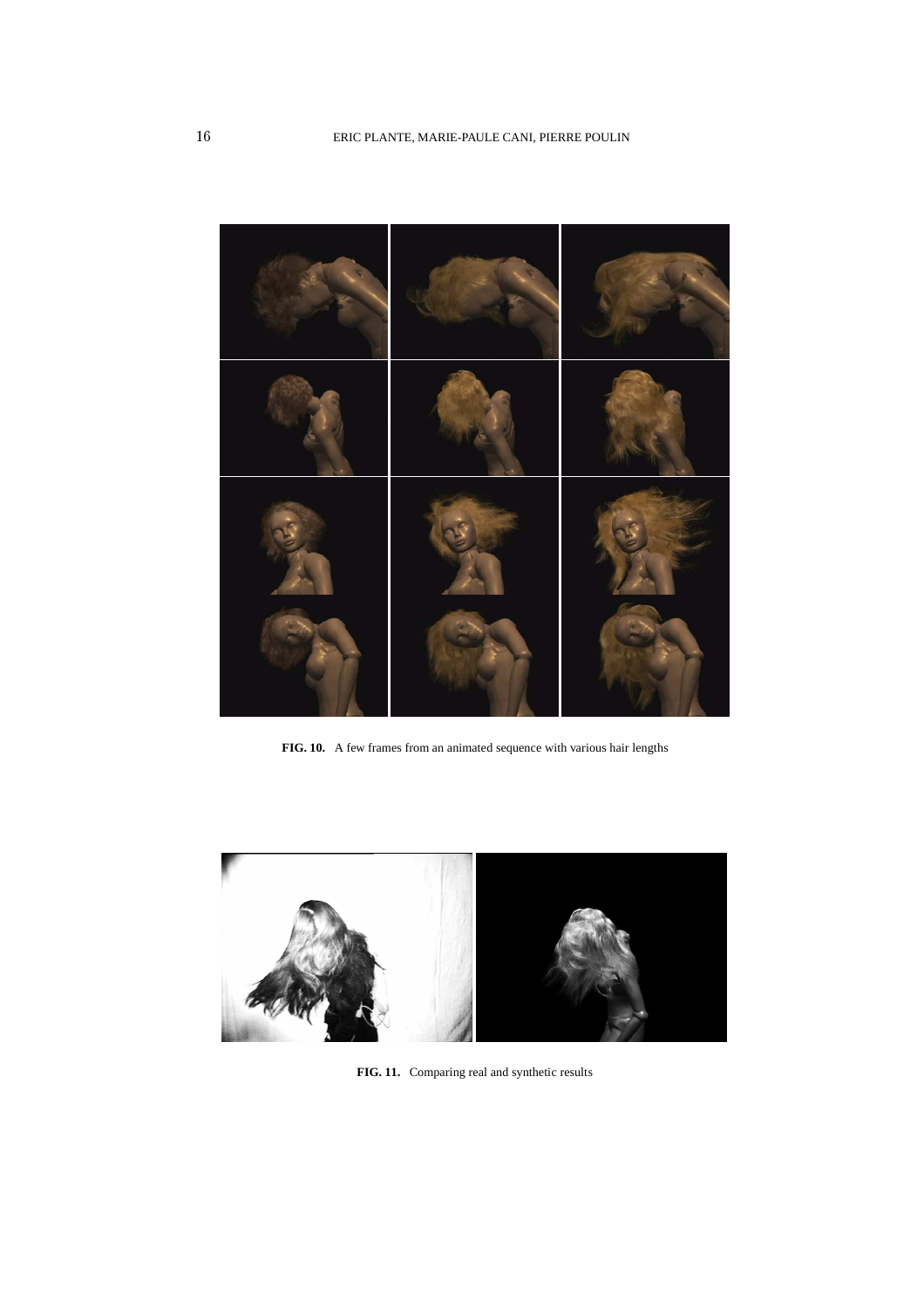the complex self-interactions and the multiple collisions with obstacles that occur during the motion of thick, long hair. This is achieved thanks to a hierarchical structure for hair (i.e., a number of hair wisps representing clusters of hair strands) which allows the modelling of the interaction phenomena at two different levels of detail. Friction between neighboring hair strands of similar orientations is modelled by associating a highly viscous anisotropic behavior to the virtual volume of a wisp. Other interactions are modelled at the wisp level. They include viscous friction between wisps of similar orientations allowed to interpenetrate, collisions between other wisps, and collisions with the character body. The simulation of all these interactions greatly enhances the visual realism of animations. In particular, both continuous and highly discontinuous hair configurations are generated during motion, as can be observed in real life.

We have chosen a very simple representation for modelling wisps of hair, relying only on point dynamics. Two coupled sub-models have been used: a skeleton curve modelled as a chain of springs to capture both straight and wavy hair wisps, and a visco-elastic envelope for which only radial deformations are allowed. During animations, an algorithm generates a consistent set of coordinate systems for the envelope cross-sections, considering the fact that we are neglecting the effects of dynamic twisting of hair wisps. This is not too restrictive, since we have shown that the method handles both straight and wavy hair. Similarly, curly hair could be modelled using a static twisting of the hair strands drawn inside each wisp. The coordinate systems determining hair positions would be progressively rotated along the wisp, with respect to the original coordinate systems of wisp cross-sections. Interpenetration between curly wisps should not be allowed, even when their skeleton curves have similar orientations. Alternately, dynamic twisting of the wisps could be implemented by using oriented particles [22] for the skeleton point-masses.

Other essential directions for future work include developing a simpler and faster approximative simulation to allow the user to set the various wisp parameters more efficiently, the design of a hair style editor to create more realistic initial hair styles, and the use of volumetric texels [23] to improve the illumination and shadowing of our wisps. We are currently investigating how an adaptive subdivision and merging of wisps could improve on these various aspects.

### ACKNOWLEDGMENT

We would like to thank Arash Habibi of Université Louis Pasteur, for his help in the early stages of this work, and François Faure, from iMAGIS, for rereading an early version of the paper. This research has been made possible through a NSERC Industry Partnership Grant with Taarna Studios, inc. It also benefited from a grant from the "Centre Jacques Cartier".

### REFERENCES

- 1. J. Amanatides and A. Woo. A fast voxel traversal algorithm for ray tracing. In *Eurographics '87*, pages 3–10, August 1987.
- 2. M. Ando and S. Morishima. Expression and motion control of hair using fast collision detection methods. In *Image Analysis Applications and Computer Graphics. Third International Computer Science Conference. ICSC '95 proceedings*, pages 463–470, 1995.
- 3. K. Anjyo, Y. Usami, and T. Kurihara. A simple method for extracting the natural beauty of hair. In *Computer Graphics (SIGGRAPH '92 Proceedings)*, volume 26, pages 111–120, July 1992.
- 4. D. Baraff and A. Witkin. Large steps in cloth simulation. In *SIGGRAPH 98 Conference Proceedings*, Annual Conference Series, pages 43–54. ACM SIGGRAPH, July 1998.
- 5. D. Baraff and A.P. Witkin. Large steps in cloth simulation. *Proceedings of SIGGRAPH 98*, pages 43–54, July 1998.